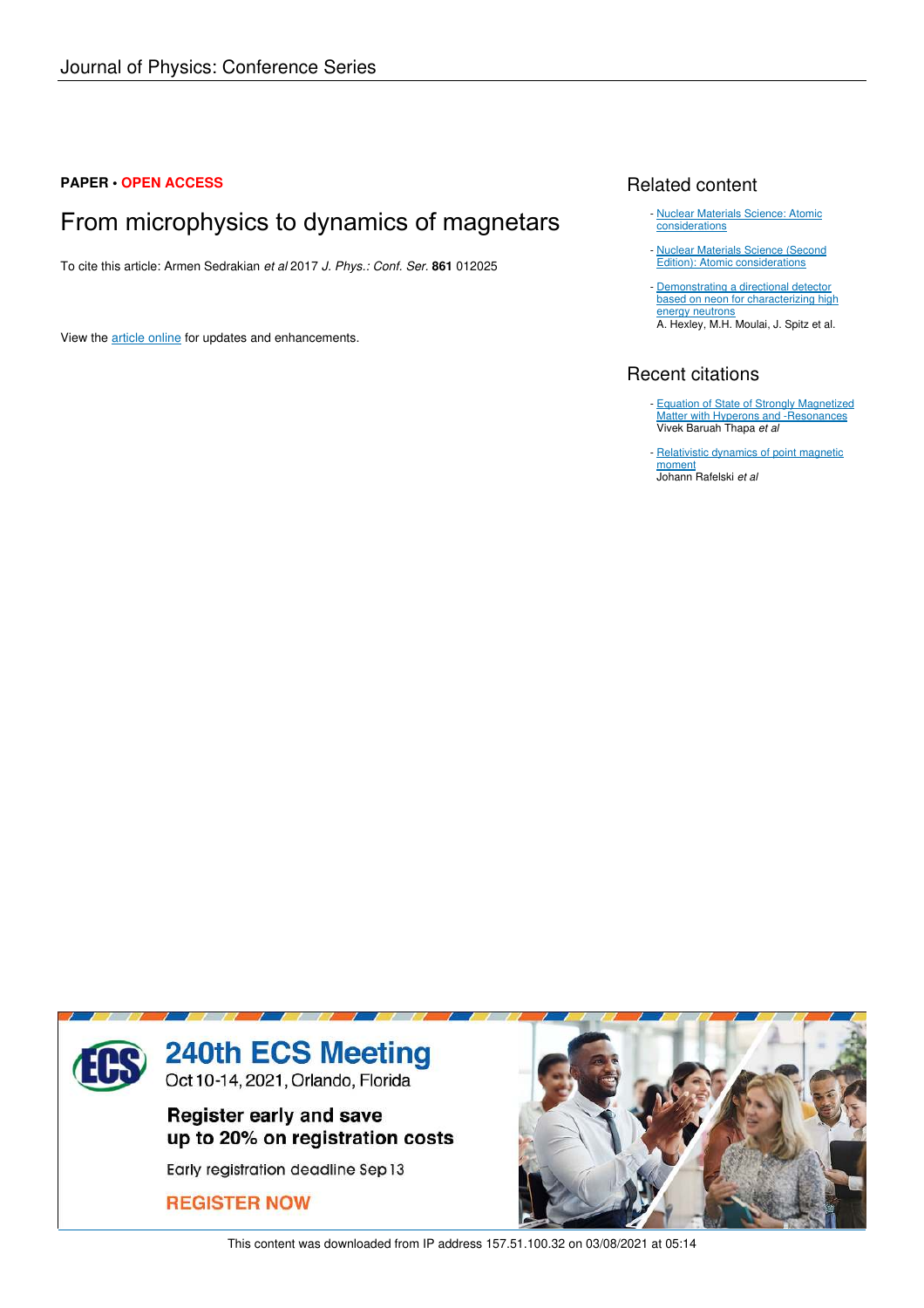# From microphysics to dynamics of magnetars

Armen Sedrakian<sup>1</sup>, Xu-Guang Huang<sup>2</sup>, Monika Sinha<sup>3</sup> and John W.  $Clark<sup>4</sup>$ 

<sup>1</sup>Frankfurt Institute for Advanced Studies, D-60438 Frankfurt-Main, Germany, Institute for Theoretical Physics, J. W. Goethe-University, D-60438 Frankfurt-Main, Germany <sup>2</sup>Physics Department and Center for Particle Physics and Field Theory, Fudan University, Shanghai 200433, China

3 Indian Institute of Technology Rajasthan, Old Residency Road, Ratanada, Jodhpur 342011, India

<sup>4</sup>Department of Physics and McDonnell Center for the Space Sciences, Washington University, St. Louis, Missouri 63130, USA

Centro de Ciências Matemáticas, University of Madeira, 9000-390 Funchal, Portugal

 $\mathrm{E}\text{-}\mathrm{mail:}\;{}\;{}\mathrm{!}\;{}\mathrm{sedrakian}$ @fias.uni-frankfurt.de

 $\mathrm{E}\textrm{-}\mathrm{mail:}\;^2$ huangxuguang@fudan.edu.cn

 $\boldsymbol{\text{E}}\text{-mail: }^3$ monikasinha@gmail.com

 $\boldsymbol{\text{E}}\text{-mail: }^4$ jwc@wuphys.wustl.edu

Abstract. MeV-scale magnetic fields in the interiors of magnetars suppress the pairing of neutrons and protons in the S-wave state. In the case of a neutron condensate the suppression is the consequence of the Pauli-paramagnetism of the neutron gas, i.e., the alignment of the neutron spins along the magnetic field. The proton S-wave pairing is suppressed because of the Landau diamagnetic currents of protons induced by the field. The Ginzburg-Landau and BCS theories of the critical magnetic fields for unpairing are reviewed. The macrophysical implications of the suppression (unpairing) of the condensates are discussed for the rotational crust-core coupling in magnetars and the neutrino-dominated cooling era of their thermal evolution.

#### 1. Introduction

The powerful X-ray and soft  $\gamma$ -ray outburst activity observed in a number of astrophysical point sources has been attributed to the magnetic energy stored in compact objects. The magnetar interpretation of these observational phenomena implies magnetic fields larger by a factor  $10^3$ than the fields deduced for rotationally powered pulsars  $B \sim 10^{12}$  G [1]. The interior fields of magnetars cannot be measured, but it has been frequently conjectured that they are stronger than their surface fields by several orders of magnitude; for recent reviews see [2, 3]. Large interior fields affect the equation of state of nucleonic and quark matter, potentially endangering the hydrostatic equilibrium of compact stars. In fact, observationally significant modification of gross parameters of compact stars (mass, radius, moment of inertia, etc.) requires extremely high fields  $B \sim 10^{18} - 10^{19}$  G, for which the stars are close to loss of hydrostatic equilibrium as derived from the virial theorem [4, 5] and general relativistic numerical models [6, 7, 8].

Those physical phenomena in dense and strongly interacting matter which are controlled by the form of the quasiparticle spectrum in the vicinity of the Fermi surface are affected by much

Content from this work may be used under the terms of theCreative Commons Attribution 3.0 licence. Any further distribution  $\bigcirc$ of this work must maintain attribution to the author(s) and the title of the work, journal citation and DOI. Published under licence by IOP Publishing Ltd 1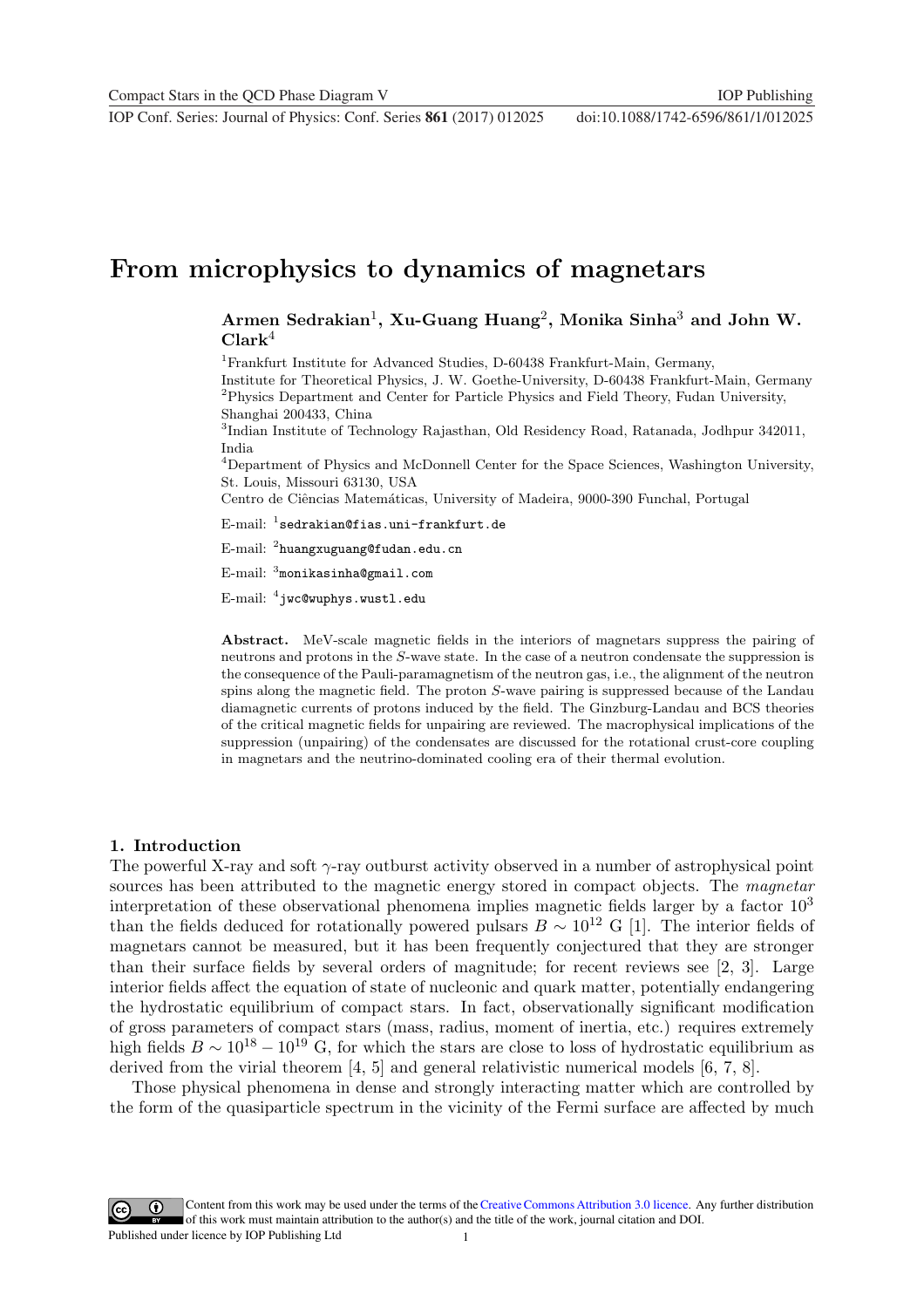lower fields of the order  $B \sim 10^{16} - 10^{17}$  G. For such fields, electromagnetic interactions become of the order of the nuclear scales ∼ MeV characterizing low-energy fermionic excitation spectrum of nucleons (as opposed to the high-energy scale set by the Fermi energy). An example to be addressed below is pairing in nucleonic condensates, which is characterized by the MeV scale. Likewise, neutrino transport and radiation are dominated by this scale throughout the early evolution of compact stars as they cool via neutrino radiation from their interiors. Accordingly, we will also discuss the effects of magnetic fields on the neutrino radiation processes.

It is useful at this point to make the notion of MeV-scale magnetic fields more precise. The interaction energy of the magnetic field with the nucleon spin is  $\mu_N B$ , where  $\mu_N =$  $e\hbar/2m_p$  is the nuclear magneton. Substituting the values of constants we find that  $\mu_N B \simeq$  $\pi (B/10^{18} \text{ Gauss})$  MeV, i.e., fields of the order of  $10^{17}$  G would substantially affect the MeVscale pairing via the spin–B-field interaction. In the case of charged particles, the relevant magnetic-field scale follows from the Landau criterion for the critical velocity  $v_s \sim \Delta/p_{\perp}$ , where  $\Delta$  is the pairing gap and  $p_{\perp}$  is the characteristic momentum in the plain orthogonal to the field, restricted to  $p_{\perp} \leq p_F$  by the Fermi momentum  $p_F$ . The corresponding energy scale is then given by  $v_s p_F \sim \pi (v_s/c) (\xi/10 \text{ fm}) (B/10^{16} \text{ Gauss})$  MeV, assuming that the Larmor radius  $p_F c/eB$  is of the order of the coherence length  $\xi \simeq 10$  fm and  $v_s/c \leq 0.3$ . Thus, the range of characteristic fields relevant to the MeV-scale physics in the vicinity of the Fermi surface of nucleons is  $10^{16} \leq B \leq 10^{17}$  G. As will be shown, this is indeed confirmed by explicit calculations.

The purpose of this review is to give a concise account of the progress achieved in understanding the effect of MeV-scale magnetic fields on nucleonic pairing [9, 10, 11] and its consequences for neutrino radiation [10] and crust-core coupling in magnetars [12]. The broad and actively pursued subject of the equation of state of various phases of dense matter in much stronger magnetic fields (comparable to the Fermi energy scale of fundamental fermions) is not discussed here.

This review is organized as follows. Section 2.1 summarizes the Ginzburg-Landau theory of charged (proton) and neutral (neutron) superfluid mixtures in the cores of magnetars and addresses the critical magnetic field for destruction of proton superconductivity. Section 2.2 discusses the suppression of pairing in the neutron S-wave condensate (relevant for crusts of magnetars). Section 3 focuses on implications the suppression of the proton and neutron pairing for dynamical coupling between the core and the crust of a magnetar. Finally, Sec. 4 considers the modifications of the neutrino emission induced by the magnetic fields. Section 5 contains some concluding remarks.

#### 2. Unpairing of nucleonic condensates in magnetars

MeV-scale magnetic fields can destroy the superconducting coherence that is required for the formation of condensates in nucleonic matter. The interaction of the magnetic field with the neutron or proton spin induces an imbalance in the number of spin-up and spin-down particles, which implies that the Cooper pairing will be suppressed, because not all spin-up particles will find spin-down "partners" [11]. This so-called *Pauli paramagnetic suppression* acts for both proton and neutron condensates, but is the dominant suppression mechanism only in the case of neutrons. The proton condensate is already suppressed by a smaller magnetic field due to a different mechanism, associated with the Larmor motion of protons in the magnetic field, i.e., originating from the interaction of the charge of the proton with the B-field [9, 10]. The following Sections review these mechanisms in turn.

#### 2.1. Critical unpairing of proton condensate

The BCS superconductors are characterized at least by three distinct length scales: (i) the London penetration depth  $\lambda$ , (ii) the coherence length  $\xi$ , and (iii) the interparticle distance d. It will be assumed henceforth that the last scale is much smaller than the other two in the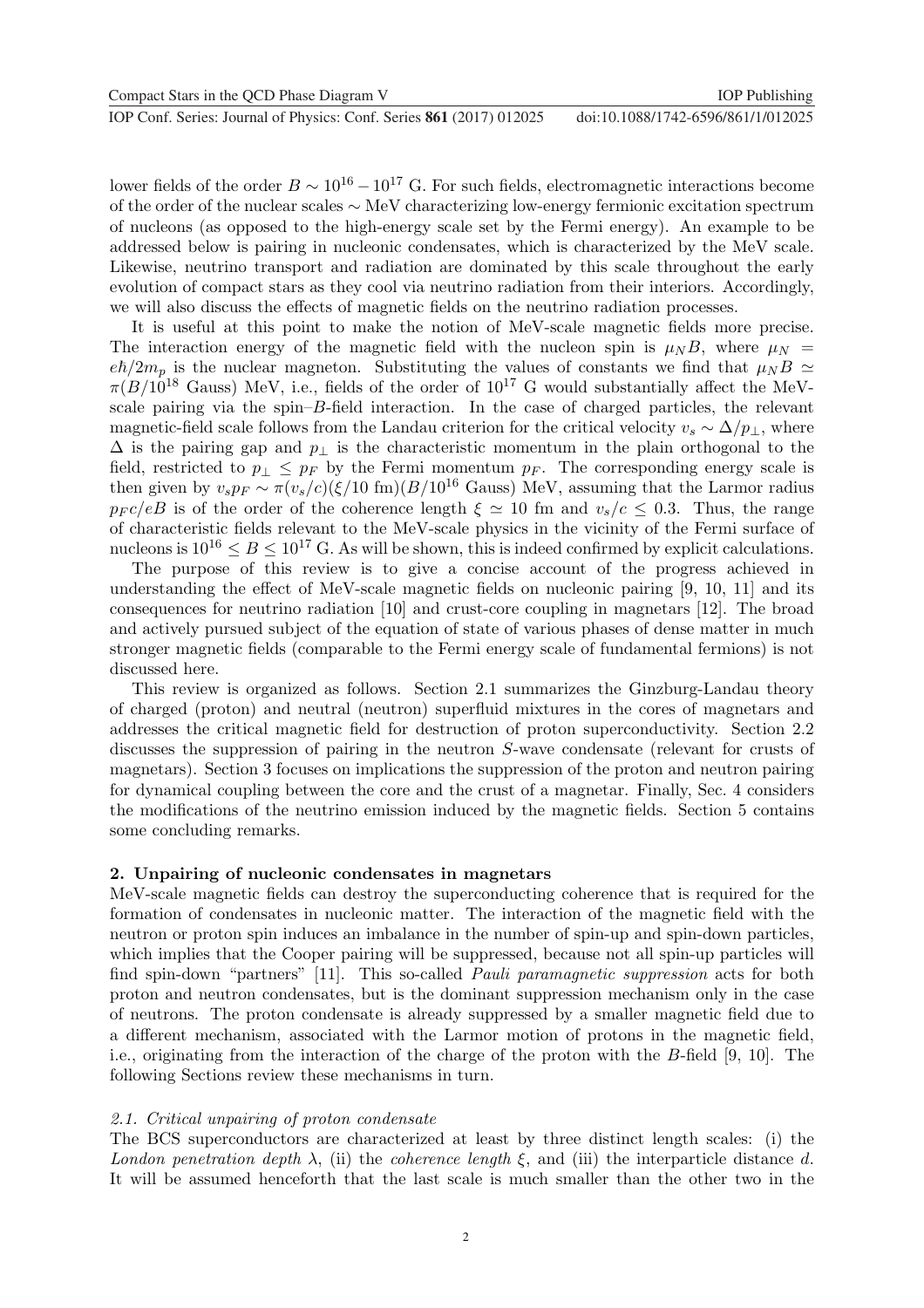problem, i.e., the superconductor is in the weakly coupled regime. The ratio of the remaining two scales defines the type of the superconductivity via the Ginzburg-Landau (GL) parameter,  $\kappa = \lambda/\xi$  (see, e.g., [13]). In the range  $1/\sqrt{2} < \kappa < \infty$ , the material is a type-II superconductor; otherwise it is type-I. In type-II superconductors the magnetic field is carried by electromagnetic vortices with quantum flux  $\phi_0 = \pi/e$  (here and below  $\hbar = c = 1$ ), while the field forms domain structures in a type-I superconductor. These two scales also define three distinct magnetic-field scales when combined with the flux quantum:

$$
H_{c1} \simeq \phi_0 \lambda^{-2}, \quad H_{cm} \simeq \phi_0 (\xi \lambda)^{-1}, \quad H_{c2} \simeq \phi_0 \xi^{-2}.
$$

In type-II superconductors the hierarchy of these fields is  $H_{c1} \leq H_{cm} \leq H_{c2}$  when  $\kappa \geq 1$ . At and above  $H_{c1}$  the creation of a single flux-tube (Abrikosov quantum vortex) is energetically favorable. The field  $H_{cm}$  is the thermodynamical magnetic field whose energy density is equal to the difference in the energy densities of superconducting and normal states. Finally,  $H_{c2}$ corresponds to the field at which superconductivity disappears; physically the density of fluxtubes in such a magnetic field is so high that the normal vortex cores overlap. Note that the thermodynamical magnetic field  $H_{cm}$  has no physical significance for type-II superconductors, which exist between the lower  $H_{c1}$  and upper  $H_{c2}$  critical fields.

The GL theory of neutron-proton superfluid mixtures is based on the functional [14, 15, 16]

$$
\mathscr{F}[\phi,\psi] = \mathscr{F}_n[\phi,\psi] + \mathscr{F}_p[\phi,\psi] + \frac{1}{4m_p}|\mathbf{D}\psi|^2 + \frac{B^2}{8\pi},\tag{1}
$$

where  $\psi$  and  $\phi$  are the condensate wave functions for protons and neutrons,  $\mathbf{D} = -i\mathbf{\nabla} - 2e\mathbf{A}$  is the gauge-invariant derivative,  $m_p$  is the proton mass and indices p and n label the quantities referring to the neutron and proton condensates. If we are interested only in the  $H_{c2}$  field, the wave function is small and the functional for the proton condensate can be written at temperature T and critical temperature  $T_{cp}$  of the superconducting phase transition as

$$
\mathscr{F}_p[\phi,\psi] = \alpha \tau |\psi|^2 + \frac{b}{2} |\psi|^4 + b' |\psi|^2 |\phi|^2,\tag{2}
$$

where  $\tau = (T - T_{cp})/T_{cp}$ . The quantities  $\alpha$  and b are the coefficients of the GL expansion, while  $b'$  describes the density-density coupling between the neutron and proton condensates. In carrying out the Ginzburg-Landau expansion (2) we have taken into account (assuming second order phase transition) that the pre-factor of the  $|\psi|^2$  term changes its sign at  $T_c$ , therefore it can be expanded in the small parameter  $\tau$  to leading order.

The current-current coupling, i.e., the *entrainment* of the proton condensate by the neutron condensate, can be absorbed in the effective gauge potential  $\bf{A}$  [10, 14].

The variations  $\delta\mathscr{F}[\phi,\psi]/\delta\psi = 0$ ,  $\delta\mathscr{F}[\phi,\psi]/\delta\phi = 0$ , and  $\delta\mathscr{F}[\phi,\psi]/\delta A = 0$  constitute the coupled equations of motion describing the mixture of condensates. For simplicity, a homogeneous neutron background condensate is assumed. This is a good approximation given the fact that the neutron vortex size for typical neutron star rotation rates is of the order  $10^{-4}$ cm, which by many orders of magnitude exceeds the proton vortex size  $\sim 100$  fm.

Thus, assuming that the neutron condensate is static and homogeneous and that  $\bm{A}$  is locally linear in the coordinates (constant B-field), the linearized GL equations provide the value

$$
H_{c2} = \frac{\phi_0}{2\pi\xi_p^2} \left[ 1 + \beta(b') \right], \tag{3}
$$

of the critical field  $H_{c2}$  [10], where  $m_p|\alpha\tau| = (2\xi_p)^{-2}$ . The coupling of the proton condensate to the neutron condensate enhances the critical field by a factor  $\beta \simeq 0.2$ . The dependence of the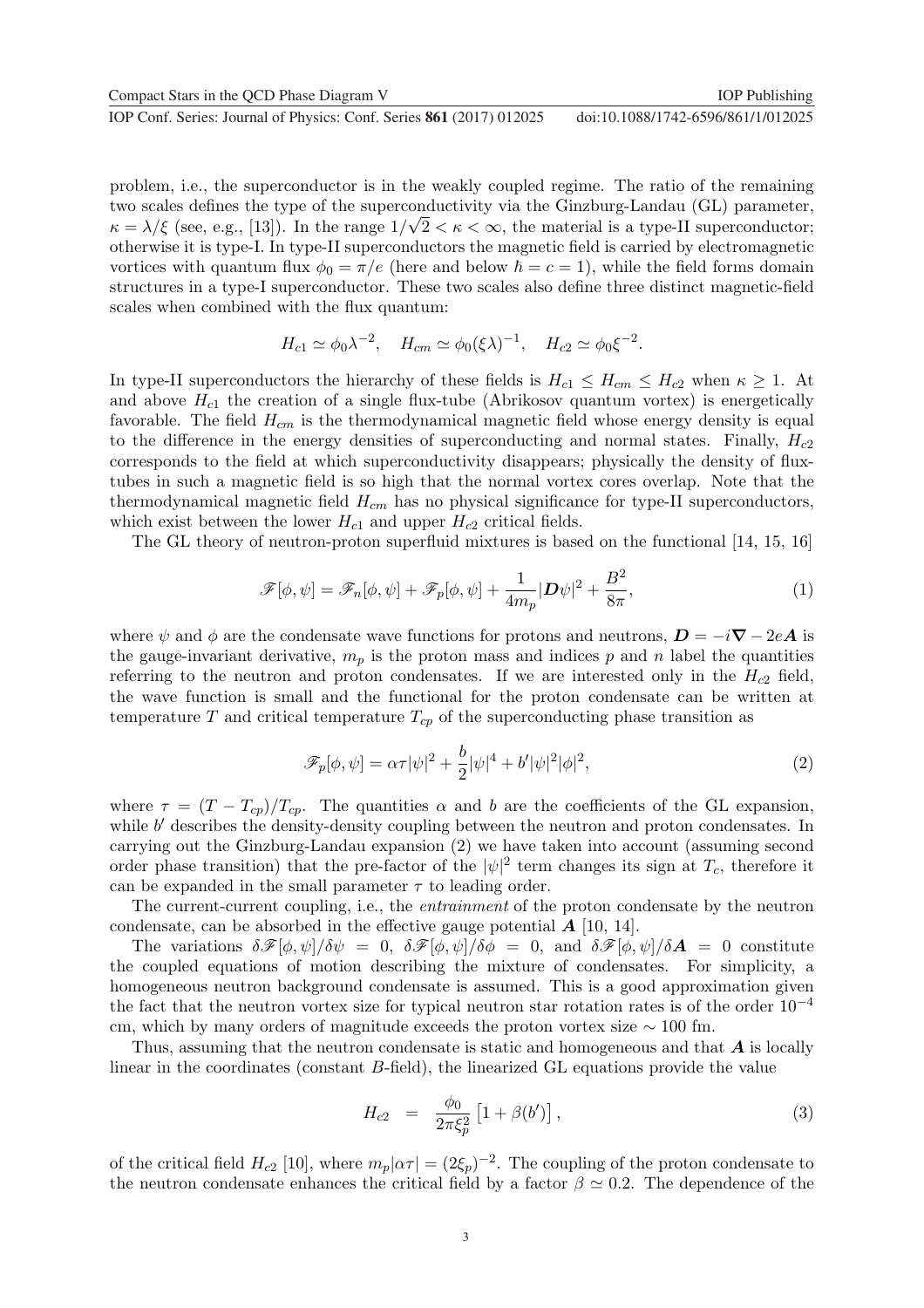

Figure 1. Conjectured layered structure of a magnetar with a constant magnetic field in the core (indicated by the dashed line). To the right of the intersection of this field with  $H_{c2}$ , the proton fluid is non-superconducting; to the left, i.e., at  $B \leq H_{c2}$ , it is superconducting. The crust contains a homogeneous B-field. The density is given in units of the nuclear saturation density  $n_0$ .

 $H_{c2}$  field on density is illustrated in Fig. 1 according to [10]. The following features are notable. The maximum of  $H_{c2}$  is attained close to the crust-core interface at a density  $n_{\rm b} = 0.5n_0$ , where  $n_0$  is the nuclear saturation density. Fig. 1 shows the conjectured layered structure of a magnetar: (a) an inner core void of superconductivity, (b) an outer core threaded by flux tubes, and (c) a crust containing a homogeneous field of magnitude B. If the field  $B > \max[H_{c2}]$  the intermediate flux-carrying region disappears, i.e., superconductivity in a magnetar is completely destroyed. The critical fields in a similar formalism for superfluid-superconducting mixture were studied recently in [17].

#### 2.2. Critical unpairing of neutron S-wave condensate

The nature of the suppression of pairing in the neutron condensate differs from that in the proton condensate, because charge-neutral neutrons interact with the B-field via their spin magnetic moment. This has a destructive effect on S-wave neutron Cooper pairs, which involve spin-up and down partners. Clearly, a large enough magnetic field will quench pairing completely. In the following, this field will be referred to as  $H_{c2}$ , as no confusion should arise with the analogous quantity for protons.

S-wave pairing is relevant for the crusts of magnetars, i.e., the low-density regime below the saturation density of symmetrical nuclear matter. At higher densities the dominant pairing state in neutron matter shifts to the  ${}^{3}P_{2}$ - ${}^{3}F_{2}$  channel, which pairs neutrons in a total spin-1 state (see [18, 19] for a review). In this case, the spin-polarizing effect of the magnetic field on the internal structure of the spin-1 pairs is nondestructive [20, 21, 22].

In Fig. 2 we plot values of  $H_{c2}$  for the neutron condensate as a function of density, determined based on a phase-shift-equivalent nucleon-nucleon interaction and numerical solutions of the BCS equations in the case of spin-polarized neutron matter [11]. The shape of the curve reflects the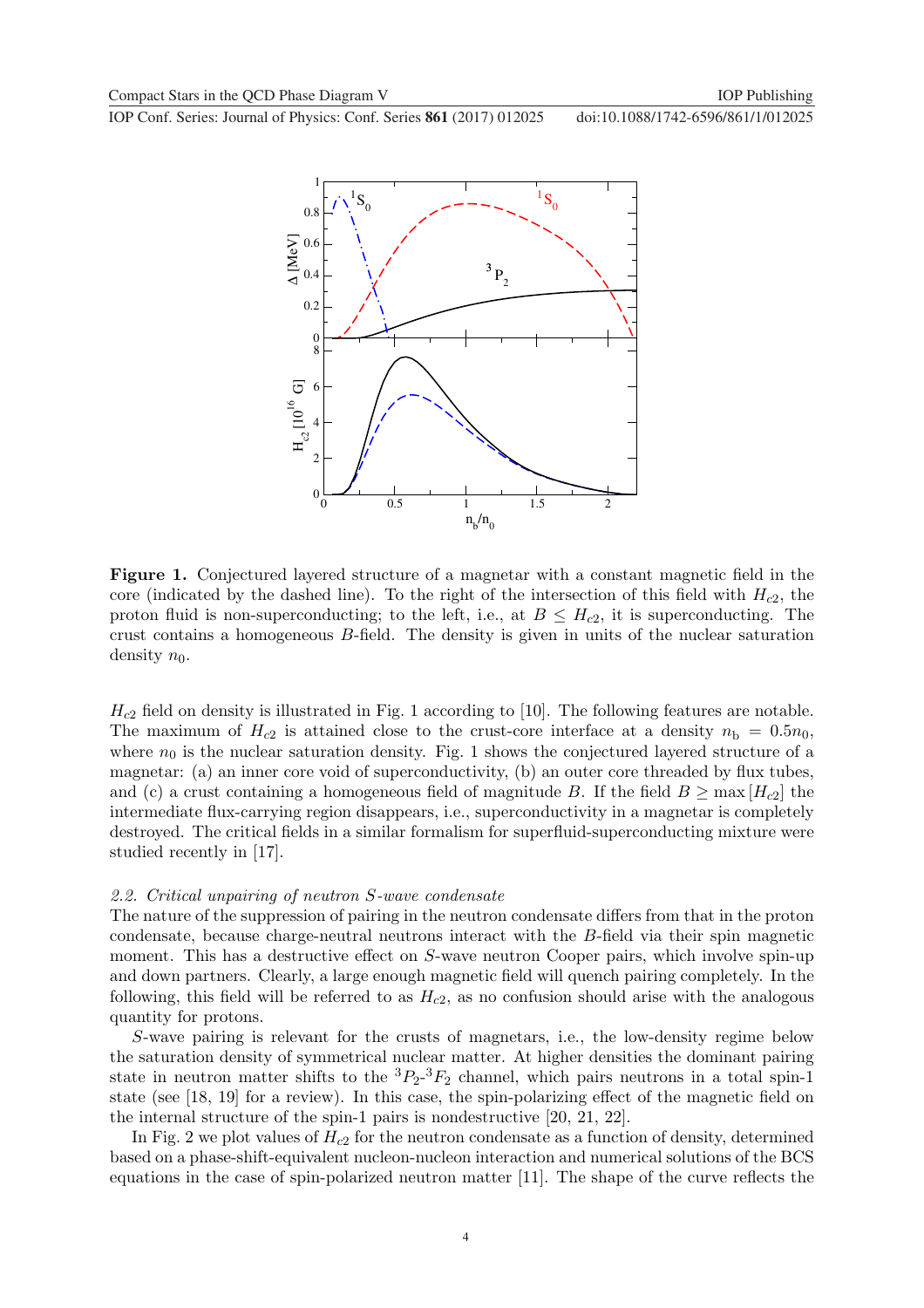

**Figure 2.** Critical unpairing magnetic field  $H_{c2}$  for the neutron condensate due to spin alignment in this field, for two temperatures indicated in the plot [11]. The density is given in units of the nuclear saturation density  $n_0$ . The bell-shaped structure of the critical field reflects the analogous shape of the gap function of  ${}^{1}S_{0}$  paired neutrons, which attains a maximum at a certain density. The maximum in the gap value arises from the interplay between the increase in the density of states at the Fermi surface and decrease in the attraction in the pairing force as the density (and neutron Fermi energy) increases.

corresponding density dependence of the pairing gap, and its temperature dependence follows the BCS prediction: it is largest at  $T = 0$  and decreases as the pairing gap decreases with increasing temperature. Thus, if the local field in a magnetar crust exceeds the value  $H_{c2}$ , the magnetic field will destroy the condensate. In the specific model of [11], the neutron fluid in magnetars will be non-superfluid (i.e., in a normal phase) for  $B > 2.6 \times 10^{17}$  G. Note that at those densities where attractive P-wave interaction exists the suppression of the S-wave pairing may give rise to P-wave superfluid rather than normal spin-polarized fluid [11].

The non-superfluidity or partial superfluidity of magnetars will clearly have important implications for an array of microphysical quantities of neutron star crusts. These include their neutrino emissivities and transport properties, and consequently the thermal relaxation and dynamical coupling time scales that are important, most notably, for the damping of stellar oscillations and the interpretation of rotational anomalies such as glitches and anti-glitches. Finally, it is to be noted that the Pauli paramagnetic destruction mechanism discussed here for S-wave paired neutrons will apply as well to S-wave paired protons; however, the diamagnetic mechanism mentioned in the preceding section is more important for protons.

#### 3. Crust-core coupling time scales in magnetars

We turn now to implications of the unpairing effect for the rotational coupling of a neutron superfluid in magnetar cores. In [12] it was argued that unpairing offers a new channel for coupling of the electron-proton plasma to the neutron vorticity in the core: if protons are unpaired then they are available for scattering off neutron quasiparticles in the vortex cores. This process is much more effective than the scattering of electrons off magnetized neutron vortices by electromagnetic forces, which is the dominant process in the type-I superconducting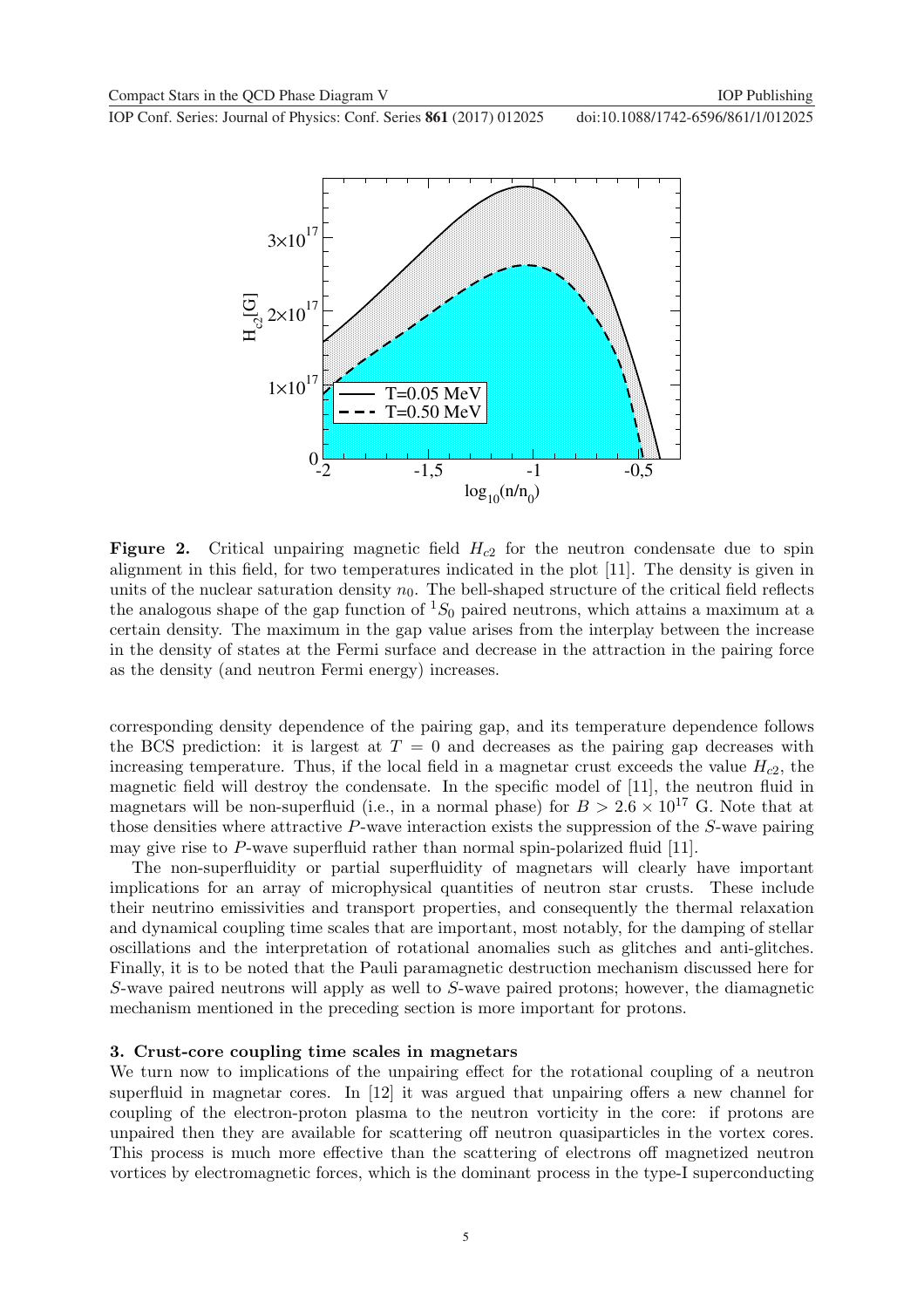case. In the more realistic case of type-II superconductivity, the coupling mechanism can be more complicated, because of the non-negligible interactions between the protonic flux-tubes and the neutron vortices.

The time scale of dynamical coupling of the superfluid to the normal plasma is important for the interpretation of rotational irregularities of magnetars, including glitches, anti-glitches, postglitch relaxation, and non-axisymmetric motions such as precession. The influence of an interior fluid on precession has been discussed extensively in the literature for the case of ordinary neutron stars (see [23] and references therein). In the case of magnetars, the coupling time scale of the P-wave neutron superfluid when the protons form a normal fluid is an important ingredient of such considerations [12].

To illustrate this point, assume a constant field in the core of a magnetar and a fully unpaired proton fluid. The field will then couple to the electron fluid on plasma time scales, which are much shorter than the hydrodynamical time scales. Therefore, the unpaired core of a magnetar can be considered as a two-fluid system consisting of a superfluid neutron condensate component and a normal component formed by the proton and electron fluids.

The neutron superfluid rotates by forming an array of quantized vortices with areal number density

$$
N_n = \frac{2\Omega}{\omega_0}, \quad \omega_0 = \frac{\pi}{m_n},\tag{4}
$$

where  $m_n$  is the bare neutron mass,  $\Omega$  the rotation frequency of the star, and  $\omega_0$  the quantum of neutron circulation. As seen from Eq. (4), any changes in the rotation frequency of a magnetar must be accompanied by changes in the number of neutron vortices. Because the vortices are created and destroyed at the interfaces, they need to move in the bulk of the superfluid to respond to variations in  $\Omega$ . The velocity of a vortex  $v<sub>L</sub>$  is determined by the equation of motion

$$
\rho_n \omega_0 [(\boldsymbol{v}_S - \boldsymbol{v}_L) \times \boldsymbol{\nu}] - \eta (\boldsymbol{v}_L - \boldsymbol{v}_N) = 0. \tag{5}
$$

This equation reflects the balance of forces acting on a vortex segment; the first term of the right is the Magnus force, and the second is the frictional force between the vortices and the normal liquid, with  $\rho_n$  denoting the mass density of the superfluid component,  $\mathbf{v}_N$  is the velocity of the normal component and  $\eta$  is the coordinate-dependent longitudinal friction coefficient and  $\nu$  is the unit vector along the vortex circulation. The frictional force due to scattering of normal quasiparticles (electrons, muons, and unpaired protons) is given by

$$
\boldsymbol{F} = \frac{2}{\tau N_n} \int f(\boldsymbol{p}, \boldsymbol{v}_L) \boldsymbol{p} \frac{d^3 p}{(2\pi \hbar)^3} = -\eta \boldsymbol{v}_L,\tag{6}
$$

where  $f(\mathbf{p}, \mathbf{v}_L)$  is the non-equilibrium distribution function in the frame where  $\mathbf{v}_N = 0$ . Assuming a small perturbation, this function can be expanded about the equilibrium distribution Fermi function f<sub>0</sub> to obtain  $f(\mathbf{p}, \mathbf{v}_L) = f_0(\mathbf{p}) + (\partial f_0/\partial \epsilon)(\mathbf{p} \cdot \mathbf{v}_L)$ . For strongly degenerate systems,  $\partial f_0 / \partial \epsilon \simeq -\delta(\epsilon - \epsilon_{Fp})$  and  $\eta = m_p^* n_p / \tau N_n$ , where  $n_p$  and  $m_p^*$  are respectively the unpaired quasiparticle number density and effective mass. In our example, the dominant process determining the relaxation time  $\tau$  is the scattering of unpaired protons off neutron vortex-core quasiparticles; its rate scales with the temperature as  $\tau^{-1} \propto T \exp[-\epsilon_{1/2}^0/T]$  and is proportional to the differential nuclear scattering cross-section  $d\sigma/d\Omega$  between neutrons and protons. The exponential factor contains the energy scale  $\varepsilon_{1/2}^0 = \pi \Delta_n^2/(4\epsilon_{Fn})$ , corresponding to the lowest energy state of a neutron quasiparticle confined in the vortex, with  $\Delta_n$  denoting the neutron pairing gap and  $\epsilon_{Fn}$  the neutron Fermi energy; (see [24] for further details.) The dynamical coupling time of the superfluid to the plasma is given by

$$
\tau_D = \frac{1}{2\Omega} \left( \zeta + \zeta^{-1} \right),\tag{7}
$$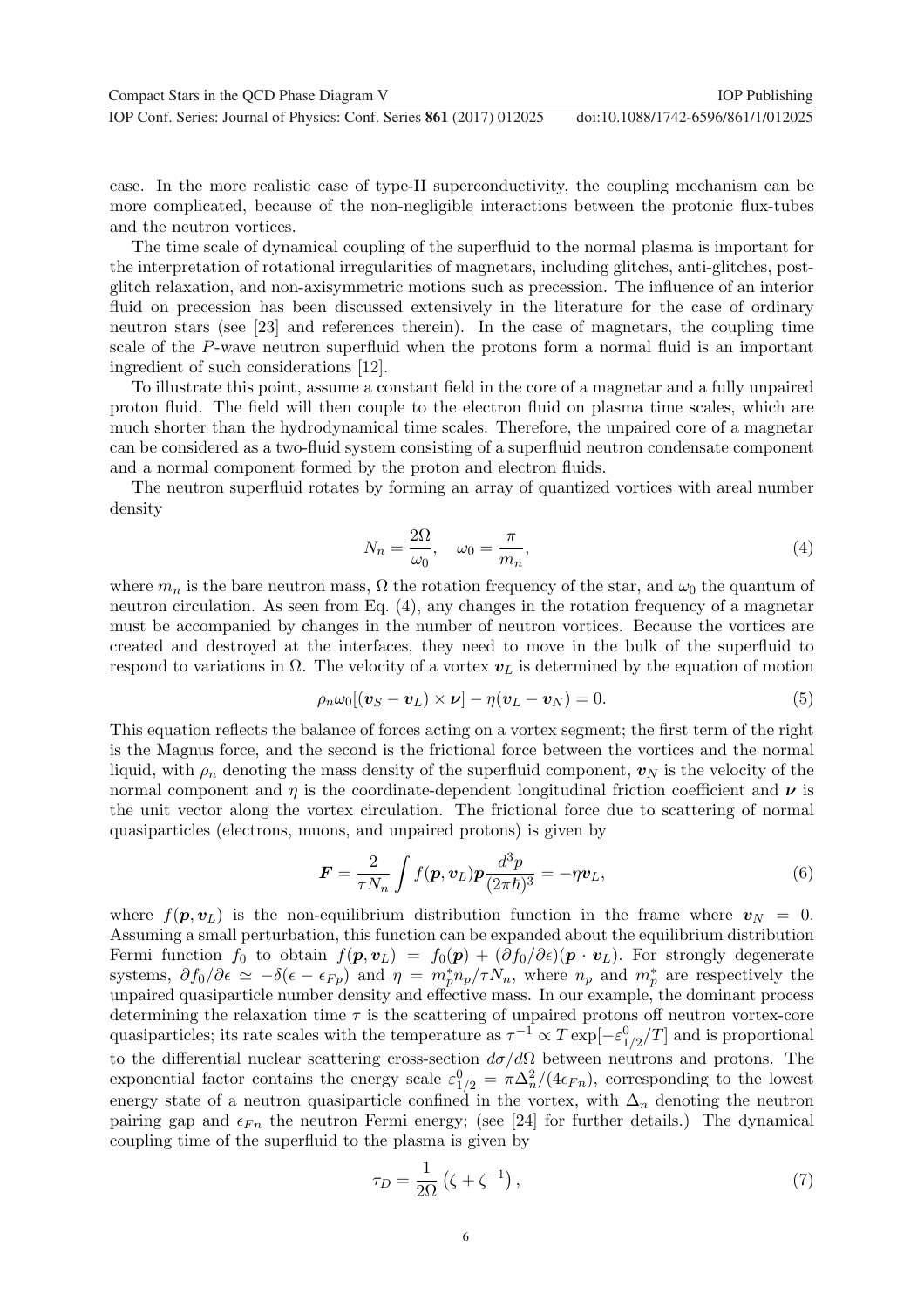

Figure 3. Relaxation time, drag-to-lift ratio, and dynamical coupling time scale (7) as functions of baryon density in the stellar core for temperatures  $T = 0.01$  and 0.05 MeV (or equivalently  $T = 1.2 \times 10^8$  K and  $T = 5.8 \times 10^8$  K). The computations are carried out with an angleindependent neutron-proton cross section  $\sigma \simeq 60$  fm<sup>2</sup> and for a rotation frequency  $\Omega = 1$  Hz. Note that these results apply only if the proton fluid is unpaired at a given density.

where the dimensionless drag-to-lift ratio  $\zeta$  is related to the dimensioned friction  $\eta$  via the relation  $\zeta = \eta/\rho_n\omega_0$ . Figure 3 summarizes the results of computations carried out in [12]. It is seen that for typical magnetar periods of about 10 sec, i.e., for spin rotations of about 1 Hz, the unpaired core couples to the plasma on dynamical time scales from several minutes at the crust-core boundary to a few seconds in the high-density core. Furthermore, the values of  $\zeta$ obtained imply that the low-density outer core ( $\zeta \simeq 0.2$ ) does not affect free precession, while the high-density inner core ( $\zeta \simeq 0.4$ ) can cause significant damping of precession over a cycle. Thus, magnetar precession cannot be definitely excluded since the values of the drag-to-lift ratio are within the range of the crossover from undamped to damped precession. However, in the inner core, where  $\zeta$  is large, the condensate vanishes for lower magnetic fields. We conclude that relatively low magnetic fields are sufficient to damp any free precession in magnetars. Of course, this argument applies only to free precession. Magnetic deformations of magnetars can be a continuous source of excitation of precession [25, 26]. The macroscopic arrangement of the magnetic field in the case of type-II superconducting stars and its implications for precession have been discussed elsewhere [27, 28, 29].

#### 4. Neutrino radiation from magnetars

The suppression of pairing by MeV-scale magnetic fields will also have profound consequences on the thermal evolution of magnetars, because the dominant processes of neutrino radiation will not be suppressed by the Boltzmann factor containing the gap in the quasiparticle spectrum of baryons. At the same time, the processes that are intrinsic to condensates, such as the pair-breaking emission of neutrino-anti-neutrino pairs, will not operate by definition.

#### 4.1. Direct Urca process:  $n \to p + e + \bar{\nu}_e$

In strong B-fields the phase-space of nucleons is modified and the Urca process is allowed even below the threshold  $x_p \approx 11\%$ , where  $x_p$  is the proton fraction in nucleonic matter [30, 31]. The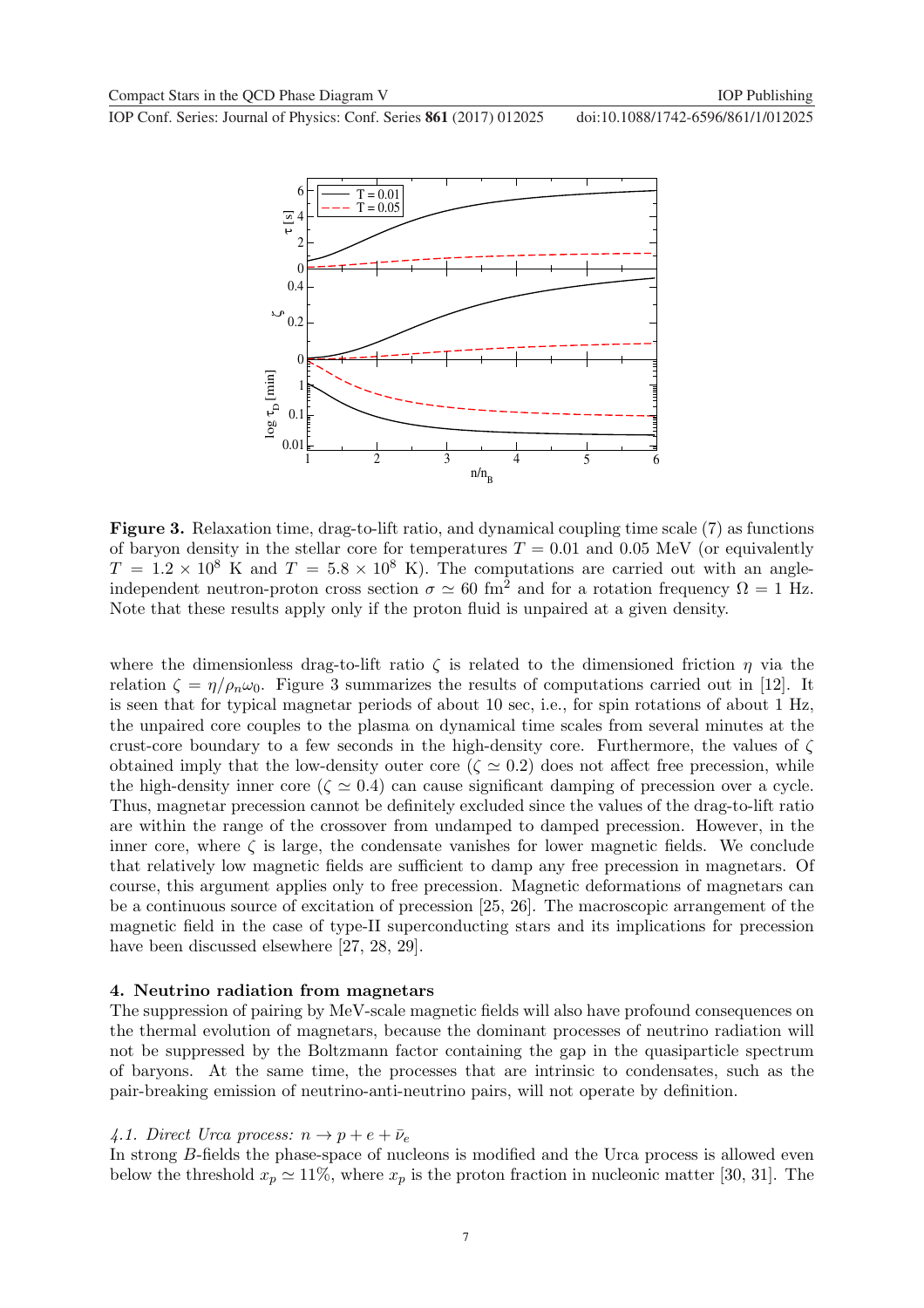

**Figure 4.** Magnetic-field dependence of the emissivity  $\epsilon$  of the Urca process (measured in units of the zero-field emissivity  $\epsilon_0$ , as calculated at temperatures  $T = 0.01$  and 0.1 MeV and density  $n = n_0$  for the case  $x = 0$ , i.e., such that emission is forbidden kinematically in the zero-field limit. Three possibilities are considered: (i) normal neutron-star matter (dotted line), (ii) neutrons paired but protons normal (dashed line), and (iii) both neutrons and protons paired (dot-dashed lines). The parameter x of Eq. (4) scales with the field B according to  $x \propto N_{Fp}^{2/3} \propto B^{-2/3}$ .

kinematics of the Urca process in this case is conveniently characterized by the parameter [31]

$$
x = \left[1 - (k_{Fe} + k_{Fp})^2 / k_{Fn}^2\right] N_{Fp}^{2/3},\tag{8}
$$

where  $k_{Fi}$ ,  $i = e, p, n$ , are the Fermi momenta of electrons  $(e)$ , protons  $(p)$  and neutrons  $(n)$ and  $N_{Fp} = k_{Fp}^2/2|e|B$  is the number of Landau levels populated by protons. Clearly, for  $x > 0$ the Urca process is forbidden in the  $B = 0$  case, but in a strong magnetic field some phase space opens up. Then, if the Urca process operates even at a fraction of its strength in the kinematically permitted region, it can become an important factor in the cooling the star's core, because other competing processes are weaker by orders of magnitude. In the case where  $x < 0$ , i.e., when the Urca process is kinematically permitted, magnetic fields induce de Haas-van Alfven oscillations in the emissivity associated with the filling of the Landau levels.

As well known, proton and neutron pairing suppress the Urca process once nucleons make a transition to a superconducting or superfluid state. At asymptotically low temperatures, the emissivity is suppressed by a factor  $\exp(-\Delta/T)$  for each participating nucleon, where  $\Delta$  is the relevant pairing gap and  $T$  is the temperature [32, 33, 34]. Clearly, termination of neutron and proton S-wave pairing by the B-field will mitigate this suppression. Because the neutron pairing gap in the P-wave channel is smaller than the proton pairing gap in the S-wave channel, destruction of proton superconductivity by a MeV-scale magnetic field will strongly modify the Urca emissivity. Numerical examples can be found in [10].

#### 4.2. Field-assisted bremsstrahlung processes:  $N \rightarrow N + \nu_f + \bar{\nu}_f$

The bremsstrahlung  $N \to N + \nu_f + \bar{\nu}_f$  of neutrino pairs by a single nucleon (denoted N) is ordinarily prohibited by energy and momentum conservation. Accordingly, the leading charge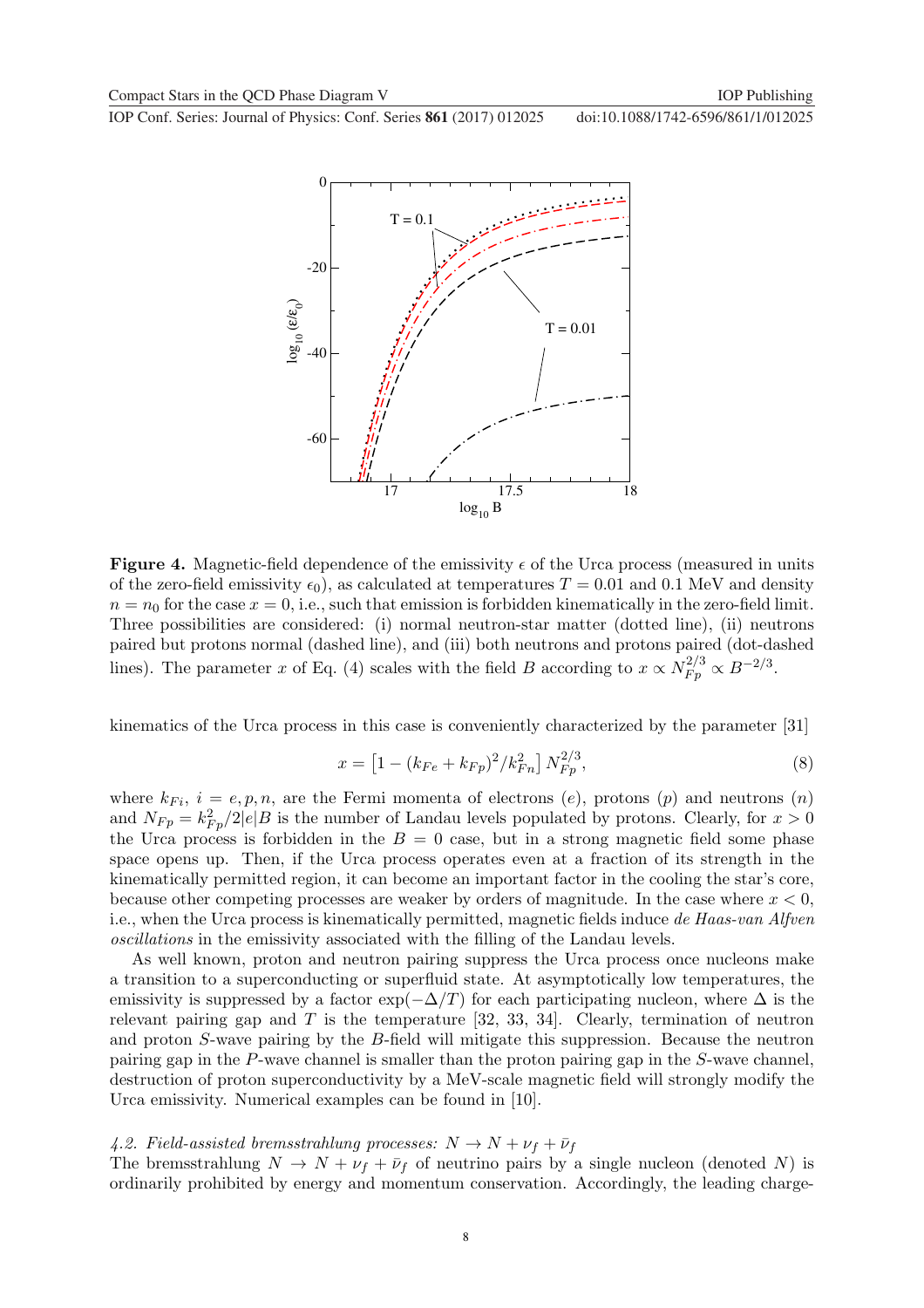neutral mechanism for neutrino-pair production is the so-called modified bremsstrahlung process  $N + N \rightarrow N + N + \nu_f + \bar{\nu}_f$ . However, when the interaction energy of the B-field with the spin of a nucleon becomes of the order of the temperature, the single-nucleon bremsstrahlung process  $N \to N + \nu + \bar{\nu}$  becomes kinematically possible because of the paramagnetic splitting of the energies of nucleons with spin-up and spin-down in a strong  $B$  field [35]. Pairing will suppress this process exponentially at low temperatures, as discussed above in the case of the Urca process. However, if unpairing by a strong magnetic field takes place, this suppression will be nullified.

## 4.3. Pair-breaking processes:  $[NN] \rightarrow N + N + \nu_f + \bar{\nu}_f$

Nucleonic superfluidity results in a new class of neutrino bremsstrahlung processes that owe their existence to the condensate. Symbolically, these can be written as  $[NN] \rightarrow N+N+\nu_f+\bar{\nu}_f$ , where [NN] stands for a Cooper pair. These processes are referred to as pair-breaking-formation (PBF) processes [36, 37, 38, 39, 40, 41]. The rates of neutrino emission via the PBF processes scale as  $\epsilon \propto \Delta^2 T^7$ , where  $\Delta$  is the pairing gap. Therefore, the unpairing of the S-wave condensates will have the plain effect of removing the PBF processes from the regions where the field locally exceeds the unpairing fields for protons and neutrons. Consequently, the net neutrino emission rate will be reduced asymptotically to the value which corresponds to the PBF emission by the P-wave condensate.

Assessment of the combined effect of unpairing on the cooling of neutron stars is difficult. While it is clear how the individual processes are affected by the strong magnetic field, their concerted effect needs to be studied in numerical simulations.

### 4.4. Specific heats

An additional ingredient that modifies the thermal evolution of magnetars is the specific heat of the interior matter, which quantifies the thermal inertia of the star. As well known, in the absence of superconductivity and superfluidity, the heat capacity of nucleonic fluids will scale linearly with temperature. This should be contrasted with the exponential suppression of the heat capacity in the superconducting S-wave state. In fully superconducting/superfluid neutron stars at low B-fields, electrons dominate the heat capacity. One can anticipate that for MeVscale magnetic fields in which only protons are unpaired, the proton and electron specific heats will decrease linearly with temperature (as in normal Fermi liquids), whereas the heat capacity of the superfluid neutrons will be reduced exponentially in the regions of S-wave pairing and as a power-law in the regions of P-wave pairing. Increase of the specific heat of the interior matter will act to increase the cooling time scale of a magnetar.

In closing, it should be mentioned that other factors such as internal heating due to the Ohmic dissipation of the magnetic fields in the interior of the star will be an important factor in determining the temperature evolution of magnetars. The unpairing of protons will imply that the resistivity due to electron-proton scattering will be larger than in superconducting stars. Consequently, the time scales of the Ohmic dissipation will be shorter.

#### 5. Final remarks

Magnetars pose new challenges at the microphysical level because the electromagnetic interactions (e.g. the magnetic field-nucleon spin coupling) become of the order of the nuclear MeV scale. As a consequence, we find an intimate interplay between the electromagnetic interactions and nuclear and weak processes that take place in the vicinity of the Fermi surfaces of nucleons. This contribution has focused on the recent progress in understanding the mechanisms of suppression of pairing in nucleonic matter by a magnetic field and their implications for macroscopic dynamics of magnetars, such as their rotational and thermal evolutions. These findings call for more detailed studies of the macroscopic dynamics of magnetars, which will entail the modification of the pairing properties of nucleonic fluids.